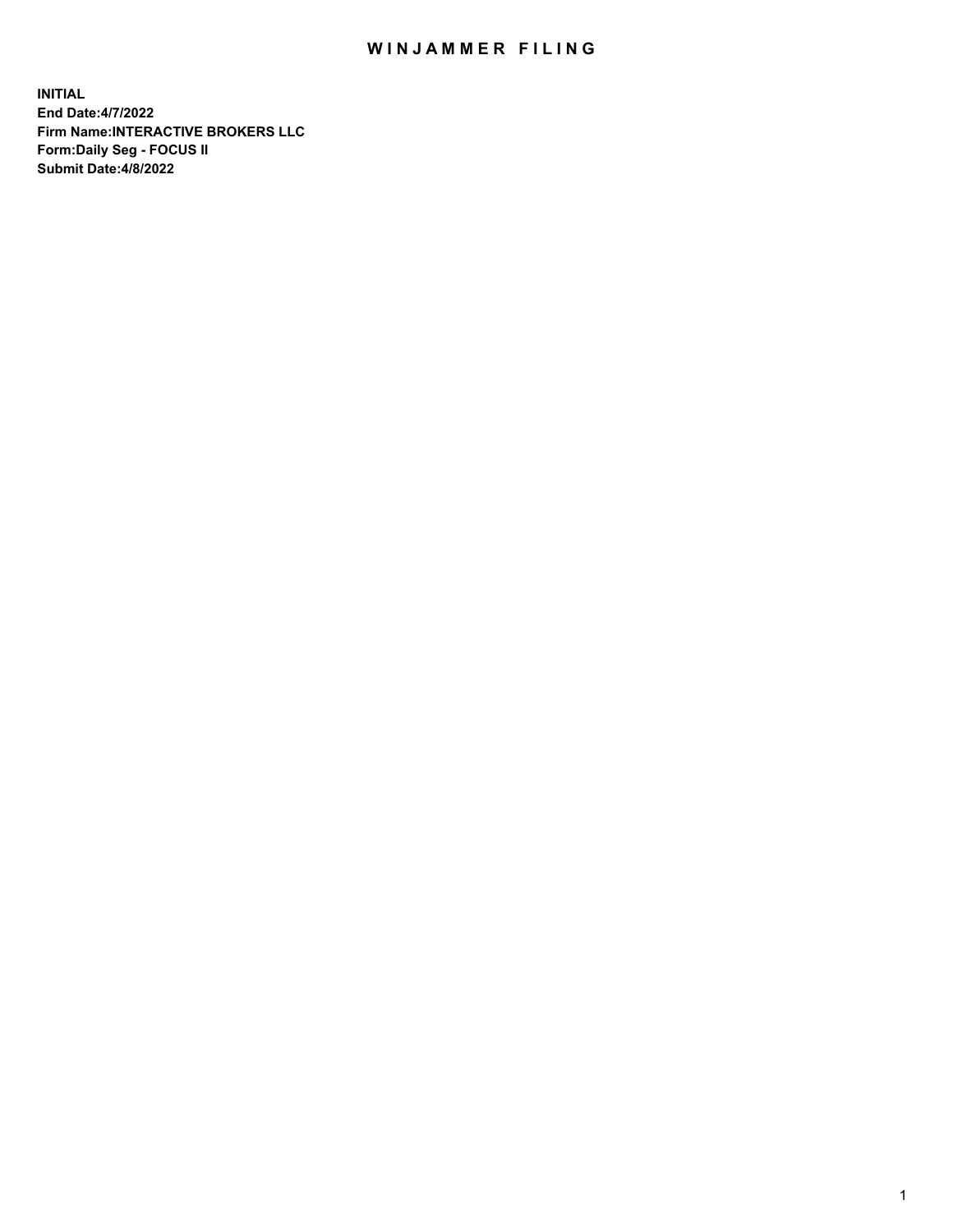**INITIAL End Date:4/7/2022 Firm Name:INTERACTIVE BROKERS LLC Form:Daily Seg - FOCUS II Submit Date:4/8/2022 Daily Segregation - Cover Page**

| Name of Company                                                                                                                                                                                                                                                                                                                | <b>INTERACTIVE BROKERS LLC</b>                                                                  |
|--------------------------------------------------------------------------------------------------------------------------------------------------------------------------------------------------------------------------------------------------------------------------------------------------------------------------------|-------------------------------------------------------------------------------------------------|
| <b>Contact Name</b>                                                                                                                                                                                                                                                                                                            | James Menicucci                                                                                 |
| <b>Contact Phone Number</b>                                                                                                                                                                                                                                                                                                    | 203-618-8085                                                                                    |
| <b>Contact Email Address</b>                                                                                                                                                                                                                                                                                                   | jmenicucci@interactivebrokers.c<br>om                                                           |
| FCM's Customer Segregated Funds Residual Interest Target (choose one):<br>a. Minimum dollar amount: ; or<br>b. Minimum percentage of customer segregated funds required:% ; or<br>c. Dollar amount range between: and; or<br>d. Percentage range of customer segregated funds required between:% and%.                         | $\overline{\mathbf{0}}$<br>$\overline{\mathbf{0}}$<br>155,000,000 245,000,000<br>0 <sub>0</sub> |
| FCM's Customer Secured Amount Funds Residual Interest Target (choose one):<br>a. Minimum dollar amount: ; or<br>b. Minimum percentage of customer secured funds required:%; or<br>c. Dollar amount range between: and; or<br>d. Percentage range of customer secured funds required between:% and%.                            | $\overline{\mathbf{0}}$<br>$\overline{\mathbf{0}}$<br>80,000,000 120,000,000<br>0 <sub>0</sub>  |
| FCM's Cleared Swaps Customer Collateral Residual Interest Target (choose one):<br>a. Minimum dollar amount: ; or<br>b. Minimum percentage of cleared swaps customer collateral required:% ; or<br>c. Dollar amount range between: and; or<br>d. Percentage range of cleared swaps customer collateral required between:% and%. | $\frac{0}{0}$<br>0 <sub>0</sub><br>0 <sub>0</sub>                                               |

Attach supporting documents CH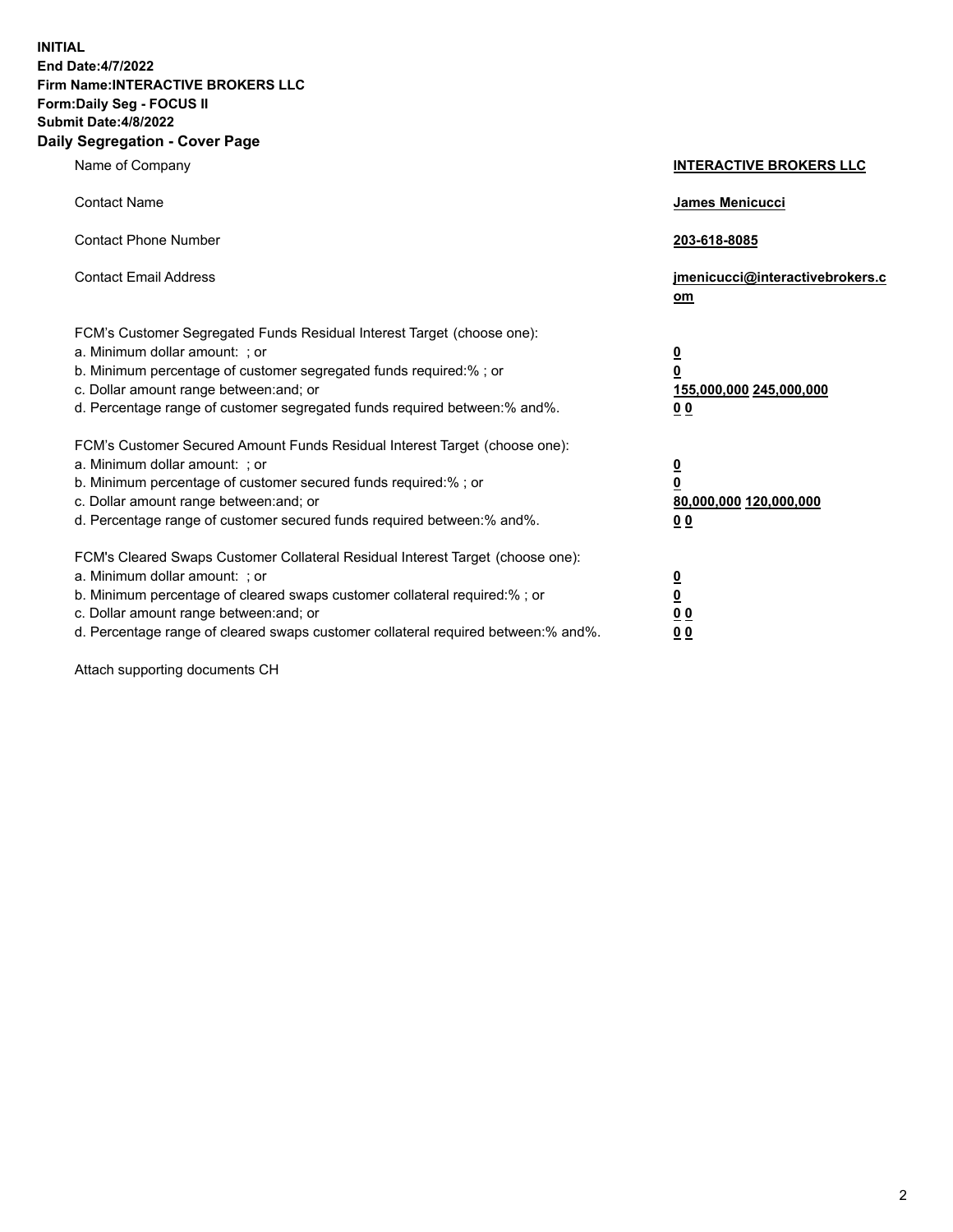**INITIAL End Date:4/7/2022 Firm Name:INTERACTIVE BROKERS LLC Form:Daily Seg - FOCUS II Submit Date:4/8/2022 Daily Segregation - Secured Amounts**

|     | 2011, Ocgi ogation - Oceaned Anioania                                                                      |                                   |
|-----|------------------------------------------------------------------------------------------------------------|-----------------------------------|
|     | Foreign Futures and Foreign Options Secured Amounts                                                        |                                   |
|     | Amount required to be set aside pursuant to law, rule or regulation of a foreign                           | $0$ [7305]                        |
|     | government or a rule of a self-regulatory organization authorized thereunder                               |                                   |
| 1.  | Net ledger balance - Foreign Futures and Foreign Option Trading - All Customers                            |                                   |
|     | A. Cash                                                                                                    | 522,992,634 [7315]                |
|     | B. Securities (at market)                                                                                  | $0$ [7317]                        |
| 2.  | Net unrealized profit (loss) in open futures contracts traded on a foreign board of trade                  | 36,598,650 [7325]                 |
| 3.  | Exchange traded options                                                                                    |                                   |
|     | a. Market value of open option contracts purchased on a foreign board of trade                             | <b>97,676</b> [7335]              |
|     | b. Market value of open contracts granted (sold) on a foreign board of trade                               | $-39,442$ [7337]                  |
| 4.  | Net equity (deficit) (add lines 1. 2. and 3.)                                                              | 559,649,518 [7345]                |
| 5.  | Account liquidating to a deficit and account with a debit balances - gross amount                          | 4,617 [7351]                      |
|     | Less: amount offset by customer owned securities                                                           | 0 [7352] 4,617 [7354]             |
| 6.  | Amount required to be set aside as the secured amount - Net Liquidating Equity                             | 559,654,135 [7355]                |
|     | Method (add lines 4 and 5)                                                                                 |                                   |
| 7.  | Greater of amount required to be set aside pursuant to foreign jurisdiction (above) or line                | 559,654,135 [7360]                |
|     | 6.                                                                                                         |                                   |
|     | FUNDS DEPOSITED IN SEPARATE REGULATION 30.7 ACCOUNTS                                                       |                                   |
| 1.  | Cash in banks                                                                                              |                                   |
|     | A. Banks located in the United States                                                                      | 71,258,257 [7500]                 |
|     | B. Other banks qualified under Regulation 30.7                                                             | 0 [7520] 71,258,257 [7530]        |
| 2.  | Securities                                                                                                 |                                   |
|     | A. In safekeeping with banks located in the United States                                                  | 491,759,600 [7540]                |
|     | B. In safekeeping with other banks qualified under Regulation 30.7                                         | 0 [7560] 491,759,600 [7570]       |
| 3.  | Equities with registered futures commission merchants                                                      |                                   |
|     | A. Cash                                                                                                    | $0$ [7580]                        |
|     | <b>B.</b> Securities                                                                                       | $0$ [7590]                        |
|     | C. Unrealized gain (loss) on open futures contracts                                                        | $0$ [7600]                        |
|     | D. Value of long option contracts                                                                          | $0$ [7610]                        |
|     | E. Value of short option contracts                                                                         | 0 [7615] 0 [7620]                 |
| 4.  | Amounts held by clearing organizations of foreign boards of trade                                          |                                   |
|     | A. Cash                                                                                                    | $0$ [7640]                        |
|     | <b>B.</b> Securities                                                                                       | $0$ [7650]                        |
|     | C. Amount due to (from) clearing organization - daily variation                                            | $0$ [7660]                        |
|     | D. Value of long option contracts                                                                          | $0$ [7670]                        |
|     | E. Value of short option contracts                                                                         | 0 [7675] 0 [7680]                 |
| 5.  | Amounts held by members of foreign boards of trade                                                         |                                   |
|     | A. Cash                                                                                                    | 130,939,668 [7700]                |
|     | <b>B.</b> Securities                                                                                       | $0$ [7710]                        |
|     | C. Unrealized gain (loss) on open futures contracts                                                        | -1,992,083 [7720]                 |
|     | D. Value of long option contracts                                                                          | <b>97,676</b> [7730]              |
|     | E. Value of short option contracts                                                                         | -39,442 [7735] 129,005,819 [7740] |
| 6.  | Amounts with other depositories designated by a foreign board of trade                                     | $0$ [7760]                        |
| 7.  | Segregated funds on hand                                                                                   | $0$ [7765]                        |
| 8.  | Total funds in separate section 30.7 accounts                                                              | 692,023,676 [7770]                |
| 9.  | Excess (deficiency) Set Aside for Secured Amount (subtract line 7 Secured Statement<br>Page 1 from Line 8) | 132,369,541 [7380]                |
| 10. | Management Target Amount for Excess funds in separate section 30.7 accounts                                | 80,000,000 [7780]                 |
| 11. | Excess (deficiency) funds in separate 30.7 accounts over (under) Management Target                         | 52,369,541 [7785]                 |
|     |                                                                                                            |                                   |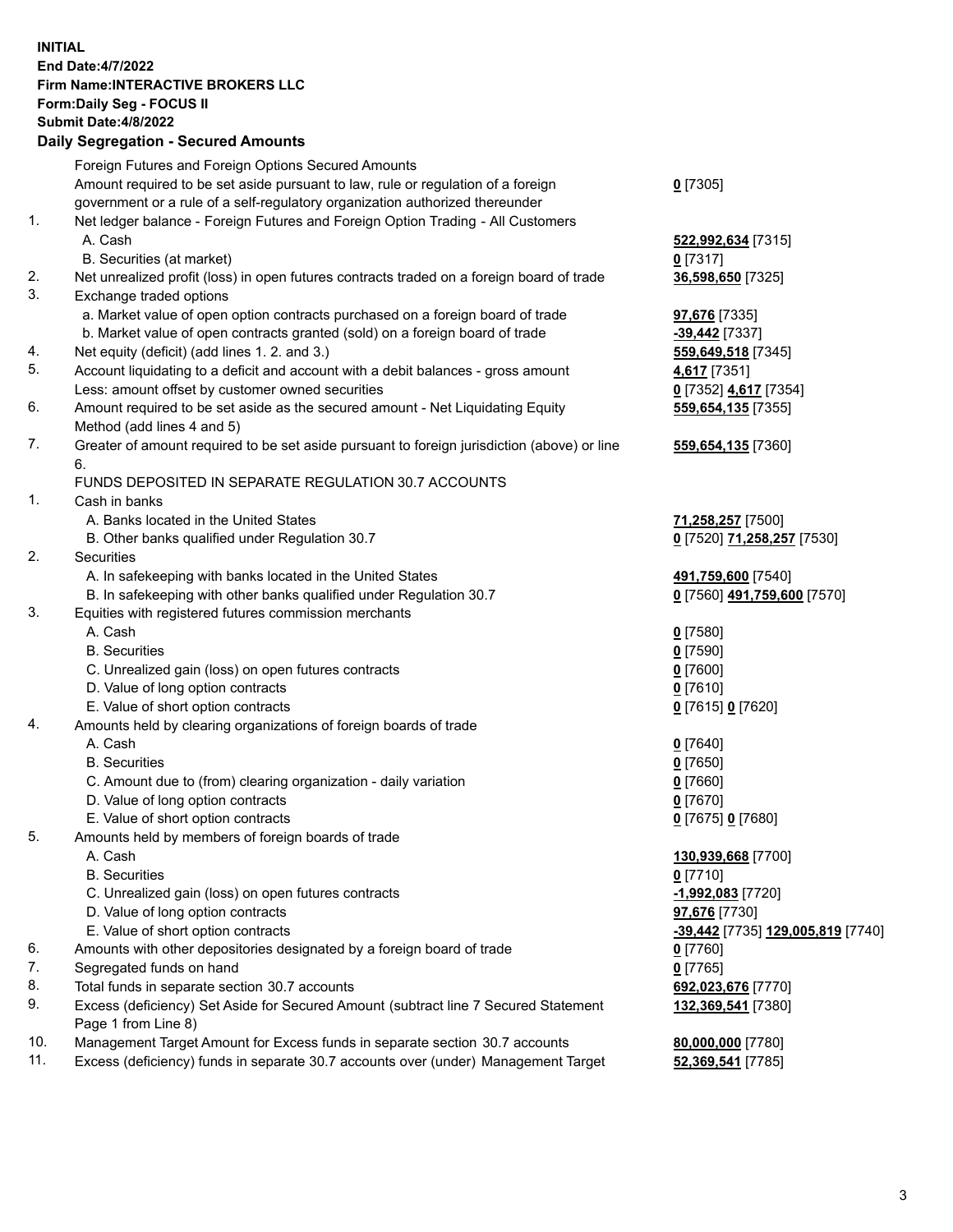**INITIAL End Date:4/7/2022 Firm Name:INTERACTIVE BROKERS LLC Form:Daily Seg - FOCUS II Submit Date:4/8/2022 Daily Segregation - Segregation Statement** SEGREGATION REQUIREMENTS(Section 4d(2) of the CEAct) 1. Net ledger balance A. Cash **8,275,723,768** [7010] B. Securities (at market) **0** [7020] 2. Net unrealized profit (loss) in open futures contracts traded on a contract market **330,216,002** [7030] 3. Exchange traded options A. Add market value of open option contracts purchased on a contract market **883,386,428** [7032] B. Deduct market value of open option contracts granted (sold) on a contract market **-743,540,950** [7033] 4. Net equity (deficit) (add lines 1, 2 and 3) **8,745,785,248** [7040] 5. Accounts liquidating to a deficit and accounts with debit balances - gross amount **1,084,719** [7045] Less: amount offset by customer securities **0** [7047] **1,084,719** [7050] 6. Amount required to be segregated (add lines 4 and 5) **8,746,869,967** [7060] FUNDS IN SEGREGATED ACCOUNTS 7. Deposited in segregated funds bank accounts A. Cash **1,072,098,688** [7070] B. Securities representing investments of customers' funds (at market) **5,279,956,320** [7080] C. Securities held for particular customers or option customers in lieu of cash (at market) **0** [7090] 8. Margins on deposit with derivatives clearing organizations of contract markets A. Cash **820,574,603** [7100] B. Securities representing investments of customers' funds (at market) **1,618,110,253** [7110] C. Securities held for particular customers or option customers in lieu of cash (at market) **0** [7120] 9. Net settlement from (to) derivatives clearing organizations of contract markets **21,284,339** [7130] 10. Exchange traded options A. Value of open long option contracts **883,386,428** [7132] B. Value of open short option contracts **-743,540,950** [7133] 11. Net equities with other FCMs A. Net liquidating equity **0** [7140] B. Securities representing investments of customers' funds (at market) **0** [7160] C. Securities held for particular customers or option customers in lieu of cash (at market) **0** [7170] 12. Segregated funds on hand **0** [7150] 13. Total amount in segregation (add lines 7 through 12) **8,951,869,681** [7180] 14. Excess (deficiency) funds in segregation (subtract line 6 from line 13) **204,999,714** [7190] 15. Management Target Amount for Excess funds in segregation **155,000,000** [7194] 16. Excess (deficiency) funds in segregation over (under) Management Target Amount **49,999,714** [7198]

Excess